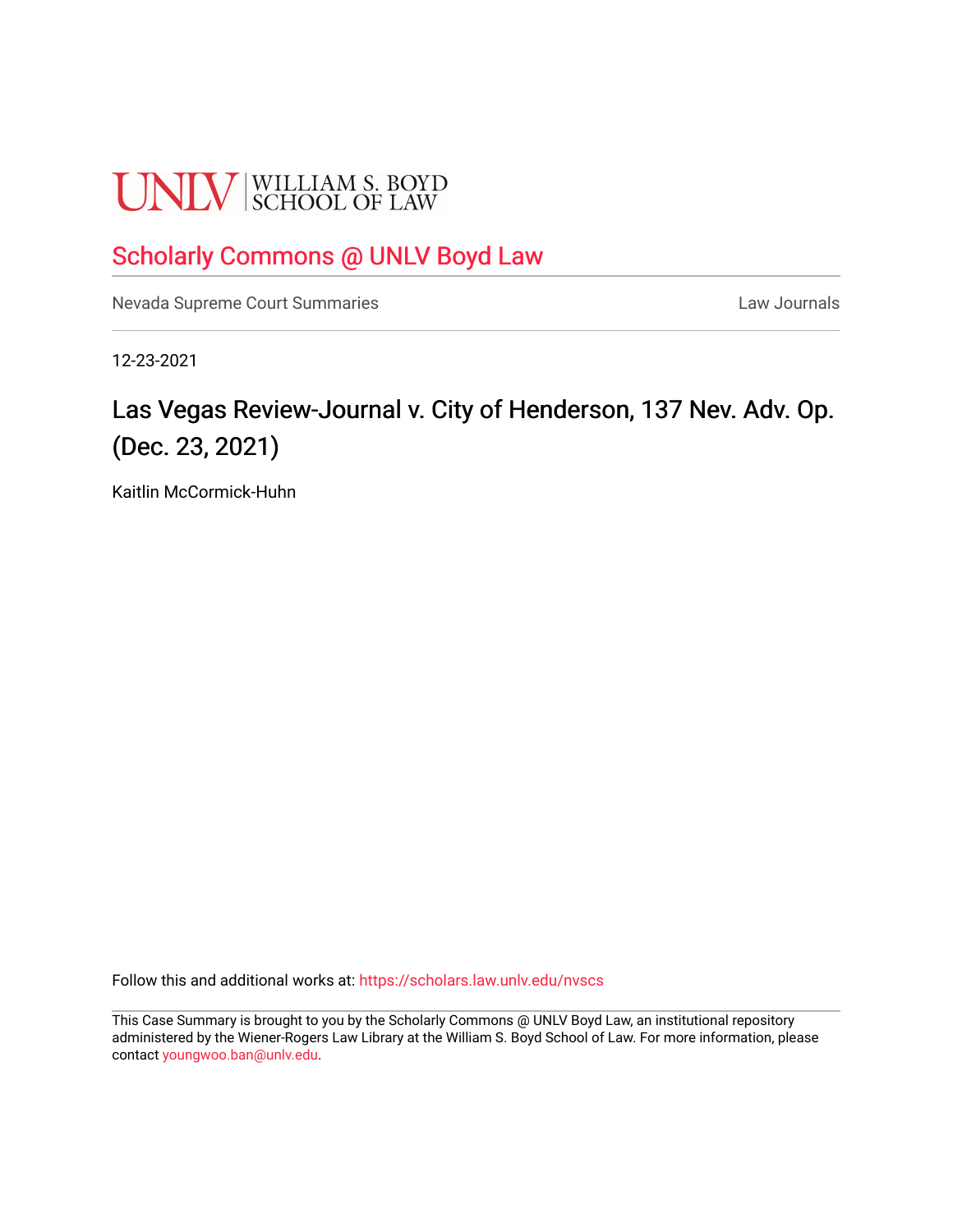*Las Vegas Review-Journal v. City of Henderson*, 137 Nev. Adv. Op. (Dec. 23, 2021)<sup>1</sup>

#### CIVIL LAW: PUBLIC RECORDS, PREVAILING PARTY, AND ATTORNEY FEES

### **SUMMARY**

District courts must apply the catalyst theory to determine whether a party prevails in litigation related to public records. A district court abuses its discretion when it fails to consider all five factors under *Las Vegas Metropolitan Police Department v. Center for Investigative Reporting, Inc.*, 136 Nev. 122, 460 P.3d 952 (2020) ("*CIR*" factors). Courts must make proper findings for each of the five factors and balance the factors to determine whether a party prevailed.

## **FACTUAL AND PROCEDURAL BACKGROUND**

Las Vegas Review-Journal ("LVRJ") and the city of Henderson ("Henderson") were engaged in a dispute that came before the Nevada Supreme Court twice before this suit. LVRJ, pursuant to the Nevada Public Records Act (NPRA), requested documents from Henderson related to its use of a public relations firm. Henderson searched its records and determined that approximately 70,000 pages of documents were implicated in LVRJ's request. Before it would produce the documents, Henderson wanted the costs associated with reviewing the documents for privileges and confidentiality to be covered by LVRJ. Further, Henderson would not begin the process of reviewing the documents until half of the cost was paid.

LVRJ sought mandamus relief from the district court to compel production of the documents without having to pay the privilege-review fee. Meanwhile, Henderson permitted LVRJ to begin review of non-privileged documents, and it also provided LVRJ with a privilege log. Ultimately, the district court held that Henderson was properly complying with the NPRA. LVRJ appealed to the Nevada Supreme Court arguing that the privilege log was insufficient, and that it was unclear if documents were withheld because they were protected under attorney-client privilege, work product privilege, or the deliberative-process privilege. The Nevada Supreme Court found that the district court did not appropriately analyze the deliberative-processprivileged documents. Before the district court could re-analyze the matter on remand, Henderson voluntarily disclosed documents it withheld under the deliberative-process privilege.

Meanwhile, the district court granted LVRJ attorney fees because it reasoned that LVRJ was the prevailing party, due to it accessing the records from Henderson. This matter was also appealed, and the Nevada Supreme Court held that LVRJ was not the prevailing party, as the matter had been remanded back to the district court, and the high court had denied LVRJ's claims (other than the deliberative-process issue). The Nevada Supreme Court reversed LVRJ's award of attorney fees.

<sup>&</sup>lt;sup>1</sup> By Kaitlin McCormick-Huhn.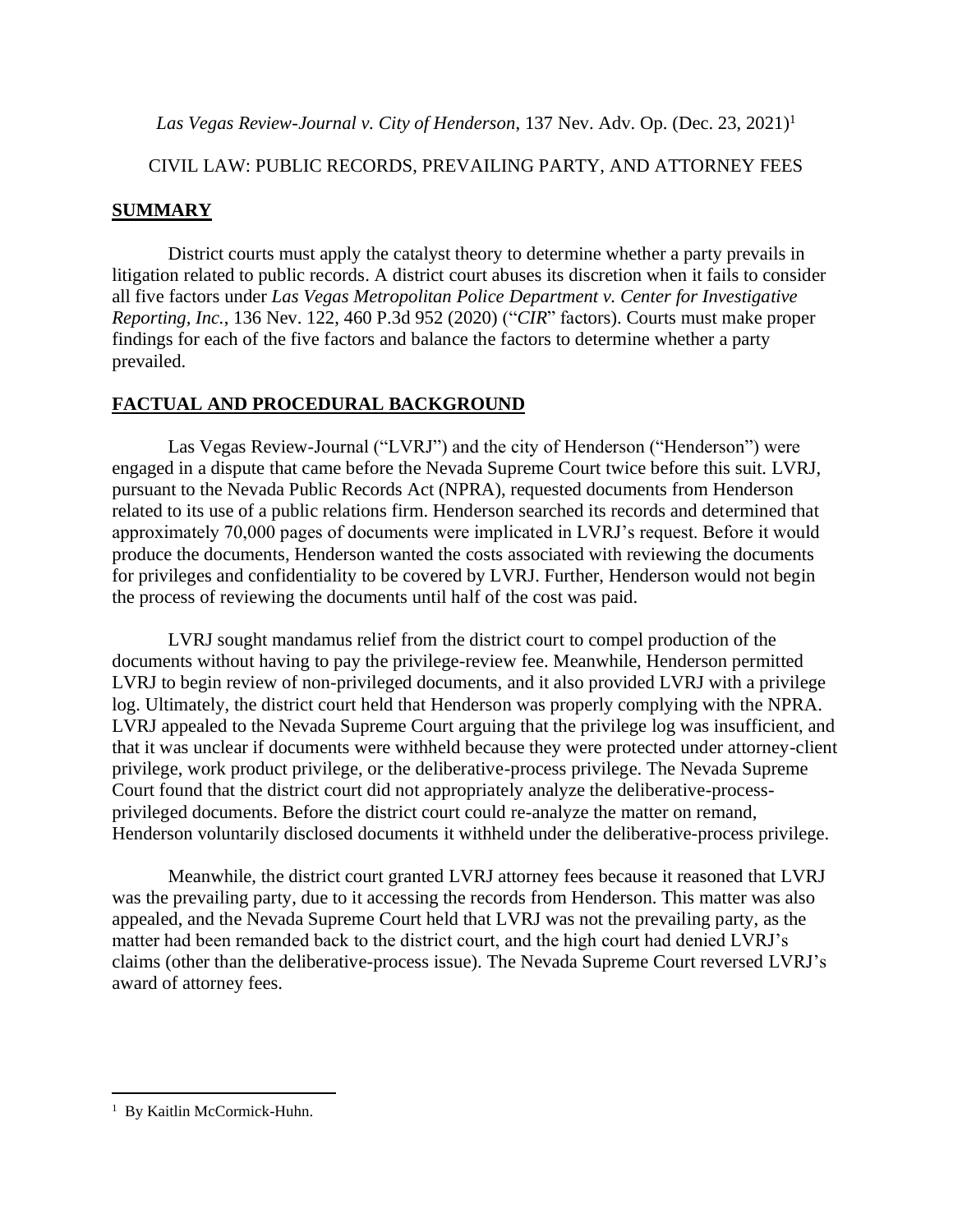Then, the Nevada Supreme Court issued an opinion that "conclude[d] that whether a party prevails and may recover attorney fees in a public records matter that has not proceeded to final judgement is determined by the catalyst theory."<sup>2</sup>

Thus, LVRJ amended its request for attorney fees, arguing it was the prevailing party under the catalyst theory. The district court denied the motion, and LVRJ appealed.

#### **DISCUSSION**

As a preliminary matter, the Nevada Supreme Court "concluded the law-of-the-case doctrine limited the scope of attorney fees for which LVRJ could seek recovery," which meant fees could only be awarded as to the efforts to obtain the documents withheld as deliberativeprocess-privilege documents.

#### *The district court abused its discretion in its catalyst-theory analysis*

To determine whether a party prevails in litigation related to public records, courts must apply the catalyst theory.<sup>3</sup> "Under the catalyst theory, a requester prevails when its public record suit causes the governmental agency to substantially change its behavior in the manner sought by the requester, even when the litigation does not result in a judicial decision on the merits."<sup>4</sup> The catalyst theory requires the evaluation of five factors.<sup>5</sup> The Nevada Supreme Court "clariffied] that consideration of these factors [was] mandatory." Specific findings as to each of the factors are encouraged; at a minimum, the record must demonstrate consideration of each factor by the district court.

The Nevada Supreme Court concluded "that the district court abused its discretion in its catalyst-theory analysis, as the court misconstrued the fifth *CIR* factor and neglected to show that it appropriately considered several other factors." The fifth factor is as follows: "whether the requester reasonably attempted to settle."<sup>6</sup> Below, the district court had focused its analysis of the fifth factor on *Henderson's* attempts to settle. The Nevada Supreme Court reasoned that the district court failed to analyze the lack of attempts to settle made by the requester, LVRJ, and therefore misconstrued the purpose of the catalyst-theory analysis. The Nevada Supreme Court concluded that the district court's action of misconstruing the fifth *CIR* factor made it unclear whether the litigation triggered the deliberative-process-privilege documents' release, and whether the litigation was frivolous under the second and fourth *CIR* factors. The Nevada Supreme Court further declined to hold, as LVRJ suggested it should, that the fifth factor should carry less weight in the *CIR* factor test.

<sup>&</sup>lt;sup>2</sup> Las Vegas Metro. Police Dep't v. Ctr. for Investigative Reporting, Inc., 136 Nev. 122, 460 P.3d 952 (2020).

<sup>3</sup> *Center for Investigative Reporting, Inc.*, 136 Nev. at 127–28.

<sup>4</sup> *Id.* at 128.

<sup>&</sup>lt;sup>5</sup> The factors are as follows: "(1) when the documents were released, (2) what actually triggered the documents' release, . . . (3) whether [the requester] was entitled to the documents at an earlier time. Additionally, the district court should take into consideration [4] whether the litigation was frivolous, unreasonable, or groundless, and [5] whether the requester reasonably attempted to settle the matter short of litigation by notifying the governmental agency of its grievances and giving the agency an opportunity to supply the records within a reasonable time. *Id.* 6 *Id.*